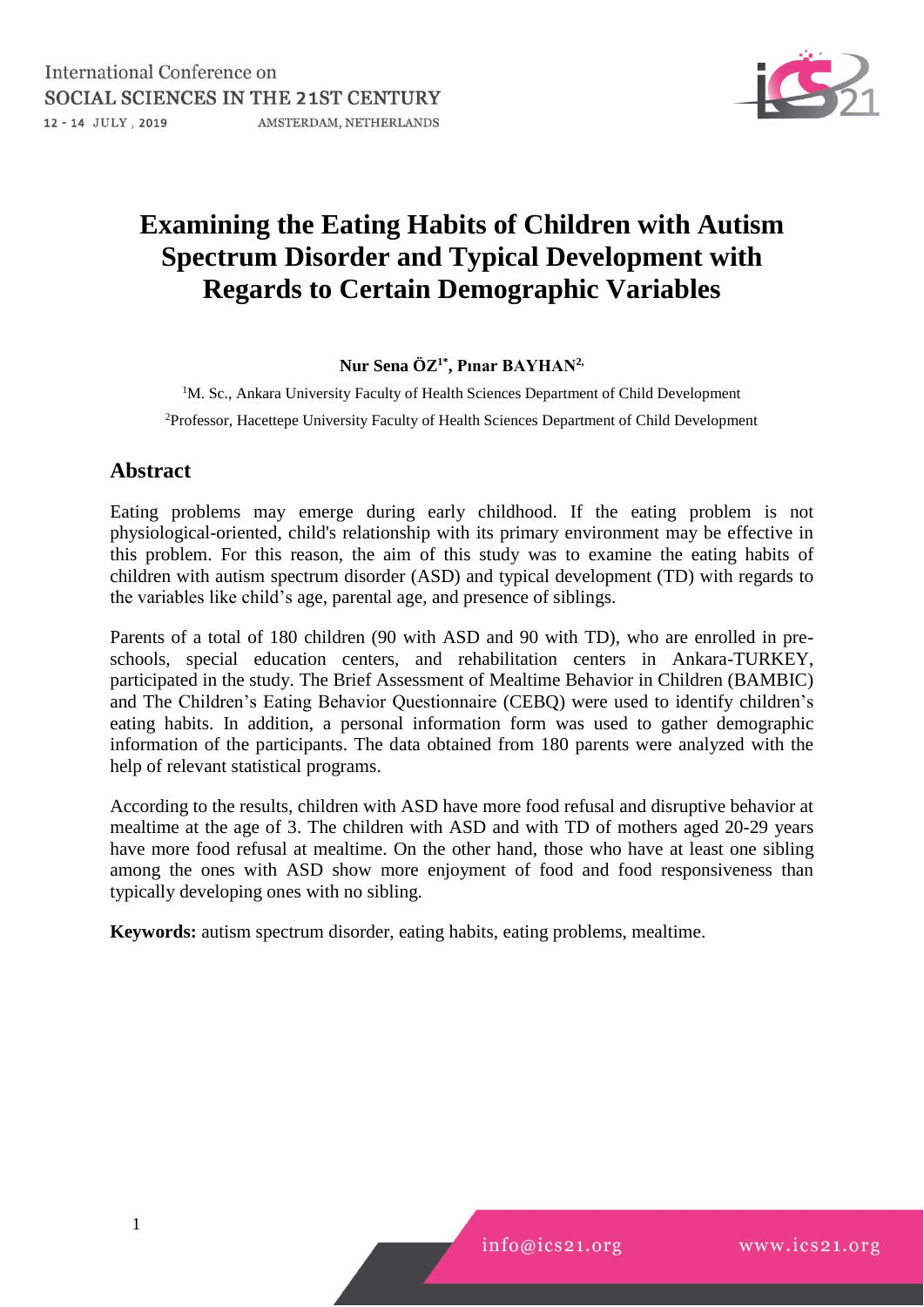

## **1. Introduction**

Nutrition is a source of life and critical in every stages of human life. Even a newborn baby gets hungry and cries after a few hours from birth. Since there are individual differences in growth and development, eating habits may also vary between individuals (MEB, 2013, Yavuzer, 2016). Nutrition is the most critical step for the child to manage itself because it is important for the child to achieve autonomy and succeed in something on its own when it starts eating alone (Yavuzer, 2016). Children's understanding in concepts related to food, nutrition and healthy nutrition expands as the age advances (Xu  $\&$  Jones, 2016).

#### **1.1 Eating Behaviors and Characteristics in Early Childhood (3-6 Years)**

Children aged 3-6 may appear to eat less because they grow at a slower rate compared to the infancy (Baysal & Arslan, 2007; Bee & Boyd, 2009; Sümbül, 2009; Berk, 2015). Indeed, nutrition pattern in early childhood is not different from the parental eating habits. Eating habit of the family may shape the child's eating habit. Therefore, giving the child an opportunity to try different foods and getting it to be accustomed to varied foods might be an important step for the child to create its own eating habit (Köksal & Gökmen, 2016). Eating behaviors directly affect physical, emotional-social and motor development of the child (Kaya, 1999). In addition, advances in these spheres of development affect nutrition. A child aged 3-6 years has mastered using spoon, fork and even knife, and is also able to wash and dry its hands (Yavuzer, 2013). It is able to determine the amount of its own food, put foods on its own plate, eat it without the need for adult support, and even clear its plate following the mealtime (Uyaroğlu, 2016).

#### **1.1 Eating Behaviors and Characteristics of Children with Autism Spectrum Disorder**

It is important to acquire an eating behavior for a child with typical development and its family as it is for a child with autism spectrum disorder and its family (Meral, 2017). A healthy behavior is important especially for children with autism spectrum disorder to reduce the symptoms of autism spectrum disorder, to improve expected behaviors, to eliminate the symptoms of concomitant diseases, and to improve the quality of life of children and their families (Uçar & Samur, 2017). Since autism spectrum disorder is thought to be characterized by weak social interactions, limited interests and behaviors, they can be expected to exhibit limited dietary diversity behaviors during mealtimes (Meral, 2015; Balıkçı & Çiyiltepe, 2017). Nutritional and metabolic status of children with autism spectrum disorders may differ compared to the ones with typical development (Ünal & Özenoğlu, 2016). Sensory integration problems are more prevalent in children with autism spectrum disorder, which may reflect in children's eating behaviors. Sensory sensitivity behaviors such as sniffing food and consuming food according to their colors may be observed in such children (Bilbay, 2015). Children with autism spectrum disorder may have emotional perception disorders and experience eating problems due to hypersensitivity to the taste of foods (Bilbay, 2015). Eating behaviors of children with autism spectrum disorder can be listed as: not eating properly, eating fast, consuming inadequate food, keeping food in their mouths without swallowing. The most common one is selective eating (Balıkçı & Çiyiltepe, 2017; Meral, 2017). It is thought that parents are worried inasmuch as they do not know how to approach their children in some cases. As an example, Sharp, Burrel, and Jaquess (2013) concluded in their study that the stress level of caregivers is reduced since the awareness of the caregivers about their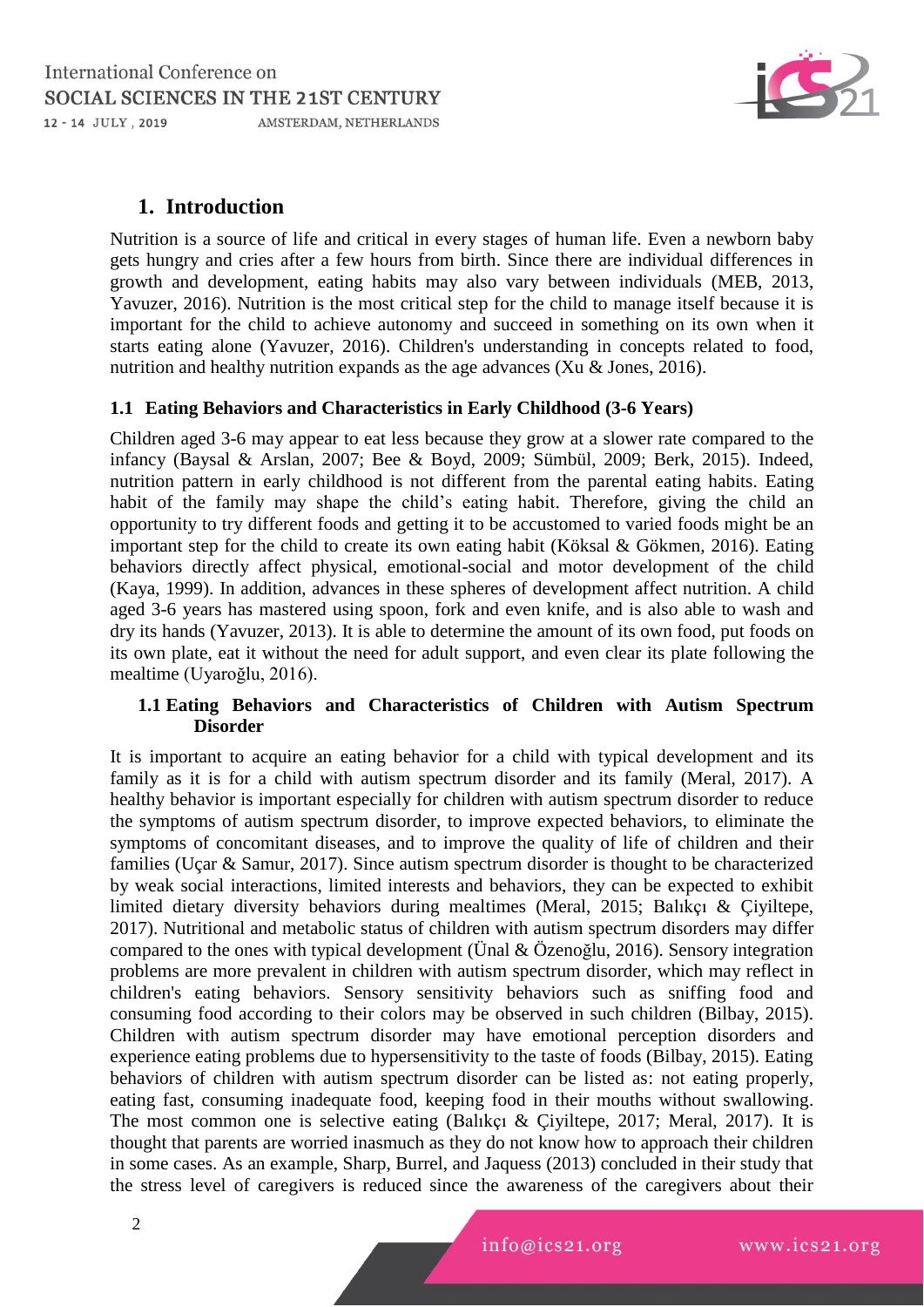

attitudes towards their children at mealtimes is raised upon a training session related to mealtime plan for children with autism (Sharp, Burrel & Jaquess, 2013).

## **2. Methods**

The study was conducted based on survey design (Karasar, 2009; Erdoğan, Nahcivan & Esin, 2014).

#### **2.1. Sampling procedures and the sample**

To determine the eating behaviors of children and parental attitudes during mealtime, the sample of the study was composed of children aged 3-5 years with TD and ASD, as well as their parents. The participants were chosen using the simple random sampling method. The children in the sample attended private pre-schools and private education and rehabilitation centers during the 2017-2018 academic year in eight different districts of Ankara, Turkey.

Firstly, the context of the study was discussed with 115 randomly selected private educationrehabilitation centers and 41 randomly selected private pre-schools. The research was carried out in 39 private education-rehabilitation centers and 18 private pre-schools, which agreed to participate in the study. The steps followed in sample size calculation are: type 1 error margin  $(\alpha) = 0.05$ , effect size = 0.5, testing power = 0.85. Such calculations, at intended confidence level, revealed the total sample size as 180. Each parent was allowed to participate in the study with their only one child. Voluntary participation was essential for the study so that each parent who had agreed to participate in the study completed a consent form. The total sample was 180, in which 90 were parents of the children with TD and 90 were parents of children with autism spectrum disorders.





## **2.1. Measures**

The "Brief Assessment of Mealtime Behavior in Children (BAMBIC)" and the "Children's Eating Behavior Questionnaire (CEBQ)" were used to determine the eating behaviors of the children, and the "Personal Information Form" was used to gather demographic information.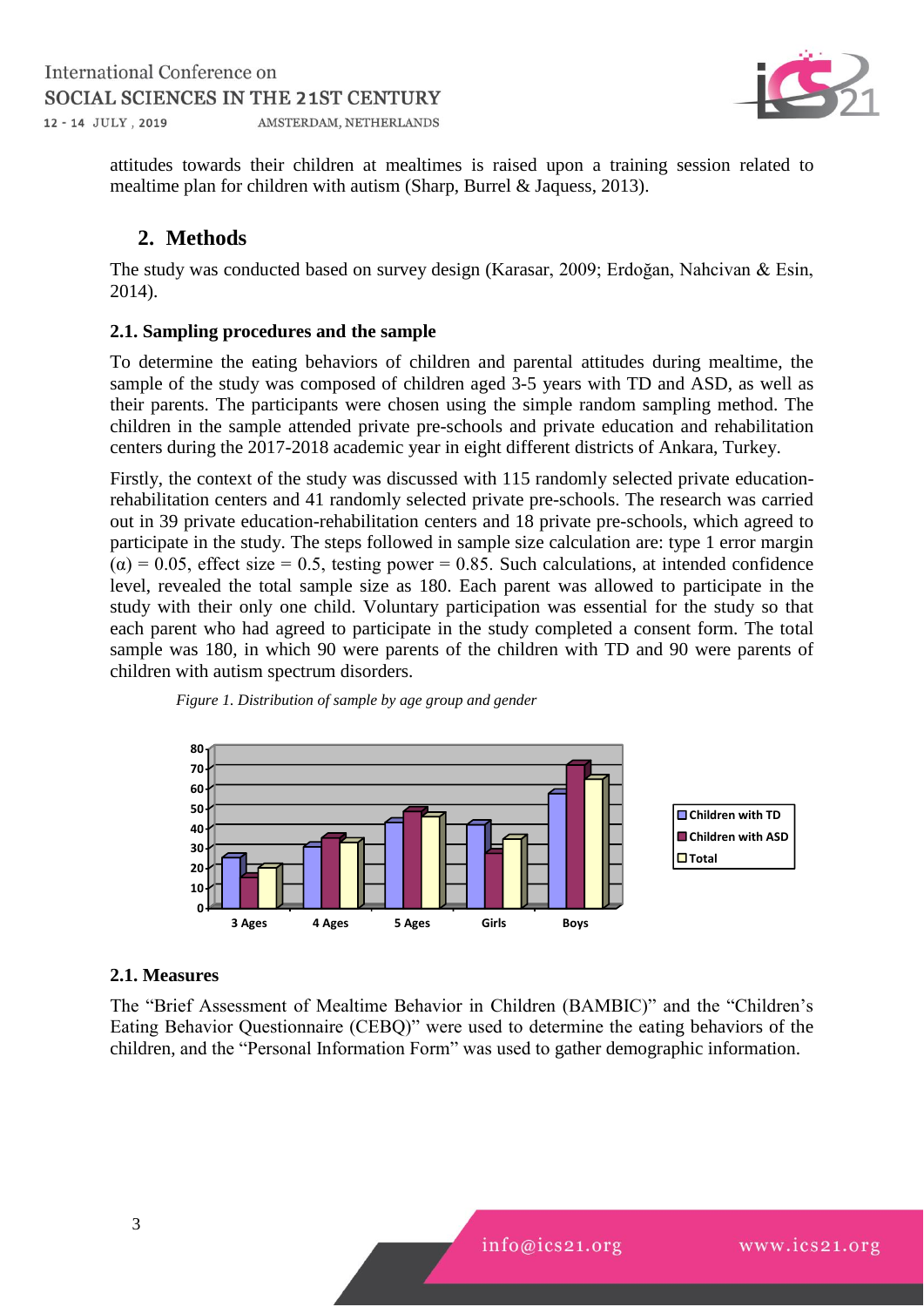

#### **2.2.1. The Brief Assessment of Mealtime Behavior in Children (BAMBIC)**

The BAMBIC was developed by Hendy, Seiverling and Williams (2013) for the use in clinics and schools or at home by parents. It is a tool designed to provide an evaluation of the eating behaviors of children as a pre-assessment and consists of a questionnaire form including 10 items for parents. It is composed of 3 distinct sub-scales: limited variety, food refusal and disruptive behavior. The scale was administered to 139 children aged 18-212 months before. The scale gives different score values for 3 groups, which are the group with ASD, the group with TD and the group with those specific needs (Hendy et al., 2013; Seiverling et al., 2014).

In Turkey, the researchers adapted the scale in 2019. For the face validity, translation and back translation studies were carried out by two certified translators, then the quality of translations was checked by an expert in the field of Turkish Philology. For the content validity, the translated scale was submitted to nine experts for obtaining expert view. The content validity index (CVI) was determined as 0.75. The final draft obtained following this process was administered a mother, who does not have an academic title, to test its intelligibility. For the construct validity, Confirmatory Factor Analysis (CFA) was applied to the final draft. Accordingly, it was observed that the value  $x^2$ /sd (1,91) was under 5; the values of GFI (0.93), NFI (0.92) and CFI (0.96) were above 0.90; and the values of RMSEA (0.078) and SRMR (0.039) were under 0.08. Limited variety, food refusal and disruptive behavior were validated as the sub-scales of the BAMBIC. Factor loads  $(\lambda)$  of the threedimensional model of the BAMBIC varied between 0.40-0.92 according to the standard solutions of error variance. It was obtained that the items were at intended level  $($ >0,30) of factor load values (Brown, 2015). Accordingly, the model showed a good fit to the data in respect of both factors load values and the validity index. Finally, Cronbach-α coefficients were sought for the reliability analyses. Cronbach-α coefficients of the sub-scales showed a variance in the range of 0.68-0.92 (Öz & Bayhan, 2019).

#### **2.2.2. The Children's Eating Behavior Questionnaire (CEBQ)**

The scale, which aims to determine eating behaviors of children, was developed by Wardle, Guthrie, Sanderson, Rapoport (2001). The original form of the scale consists of 35 items to which parents are supposed to respond. It is a 5-point Likert scale and contains 8 distinct subscales that are food responsiveness (FR), emotional over-eating (EOE), enjoyment of food (EF), desire to drink (DD), satiety responsiveness (SR), slowness in eating (SE), emotional under-eating (EUE), and food fussiness (FF) (Wardle et al., 2001).

The scale was adapted to Turkish by Yılmaz, Esmeray and Erkorkmaz (2001). Cronbach-α coefficients of the sub-scales were in the range of 0.61-0.84 (Yılmaz et al., 2011).

#### **2.2.4. Personal Information Form**

Personal Information Form seeks to find out the children's ages, parental age, children's gender, and the number of siblings. The questionnaire contains an informed consent form that introduces the researcher, explains the purpose of data collection, discloses that the collected data will be kept confidential, and indicates that the participation in this study should be totally voluntary.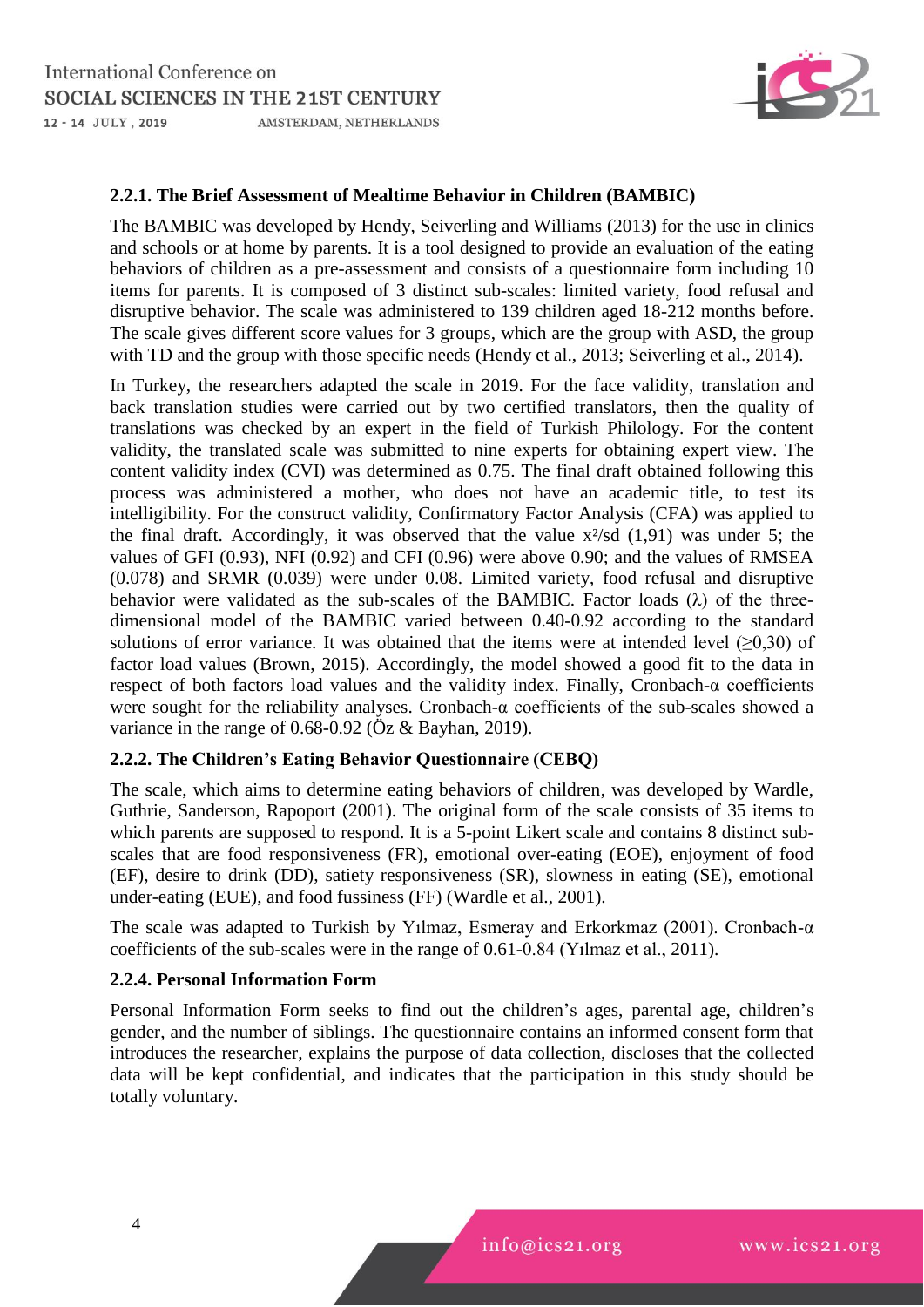

#### **2.3. Ethical Issue and Data Collection Procedures**

Relevant permissions to use the scales described above were obtained from the responsible authors. Before the administration process, an ethical approval was obtained from Hacettepe University Research Ethics Committee to be able to use the scales in the sample group. Practitioners ensured parents completed the consent forms and administered the BAMBIC and CEBQ to the volunteer parents at an available time for the schools and centers based on a predetermined practice plan. The administration process commenced for 4 months.

#### **2.4. Data analysis**

Kurtosis and skewness values of the scores were sought to determine whether the scores in the sub-scales distributed normally or not. In this regard, it is assumed that if the kurtosis and skewness values of the scores are between  $-1$  and  $+1$ , it can be asserted that there is a normal distribution in the data; otherwise it cannot. Moreover, it was examined whether the scores in the sub-scales showed statistically significant differences by predetermined categories of independent variables. Therefore, if the distribution of the scores in the sub-scales were normal in each category of the independent variable considered, independent samples t-test was used; if the number of categories was two, ANOVA was used. When the distribution of the scores of the sub-scales was considered normal in each category of the independent variables and the number of categories was two, Mann Whitney U test was used for independent samples; and if the number of categories was more than two, Kruskal Wallis test was used.

## **3. Results**

|               | <b>T</b> Test              | <b>Groups</b> | $\mathbf N$ | Mean sq.   | Sd       | t            | p            |
|---------------|----------------------------|---------------|-------------|------------|----------|--------------|--------------|
| <b>BAMBIC</b> | Limited variety            | TD            | 90          | 10,23      | 178      | $-1,09$      | 0,28         |
|               |                            | <b>ASD</b>    | 90          | 10,81      |          |              |              |
|               | Enjoyment of food          | TD            | 90          | 16,02      | 178      | $-0.81$      | 0,42         |
|               |                            | <b>ASD</b>    | 90          | 16,66      |          |              |              |
|               | Desire to drink            | TD            | 90          | 7,88       | 178      | $-0.88$      | 0,28         |
| <b>CEBQ</b>   |                            | <b>ASD</b>    | 90          | 8,34       |          |              |              |
|               | Satiety responsiveness     | TD            | 90          | 20,68      | 178      | 1,89         | 0,06         |
|               |                            | <b>ASD</b>    | 90          | 19,10      |          |              |              |
|               | Slowness in eating         | TD            | 90          | 9,80       | 178      | $-0,24$      | 0.81         |
|               |                            | <b>ASD</b>    | 90          | 9,93       |          |              |              |
|               | Emotional under-eating     | TD            | 90          | 11,50      | 178      | 2,21         | $0.03*$      |
|               |                            | <b>ASD</b>    | 90          | 10,32      |          |              |              |
|               | Food fussiness             | TD            | 90          | 8,41       | 178      | 0,68         | 0,50         |
|               |                            | <b>ASD</b>    | 90          | 8,07       |          |              |              |
|               | <b>Mann Whitney U Test</b> | Groups        | $\mathbf N$ | Mean rank. | Sum rank | $\mathbf{U}$ | $\mathbf{P}$ |
|               | Food refusal               | TD            | 90          | 80,43      | 7239,00  | 3144,000     | $0.01*$      |
| <b>BAMBIC</b> |                            | <b>ASD</b>    | 90          | 100,57     | 9051,00  |              |              |
|               | Disruptive behavior        | TD            | 90          | 88,61      | 7974,50  | 3879,500     | 0,52         |
|               |                            | <b>ASD</b>    | 90          | 92,39      | 8315,50  |              |              |
|               | Food responsiveness        | TD            | 90          | 89,25      | 8032,50  | 3937,500     | 0.75         |
| <b>CEBO</b>   |                            | ASD           | 90          | 91,75      | 8257,50  |              |              |
|               | Emotional over-eating      | TD            | 90          | 91,99      | 8279,00  | 3916,000     | 0.69         |
|               |                            | <b>ASD</b>    | 90          | 89,01      | 8011,00  |              |              |

**Table 1.** Comparison of the differences between scores in the sub-scales of the BAMBIC and CEBQ by the children with TD and ASD

The results of ANOVA and Kruskal-Wallis tests applied to the scores obtained from the subscales of the BAMBIC and CEBQ revealed that the scores of the children with TD in the subscales of the BAMBIC and CEBQ did not differ statistically by their ages (p>0.05).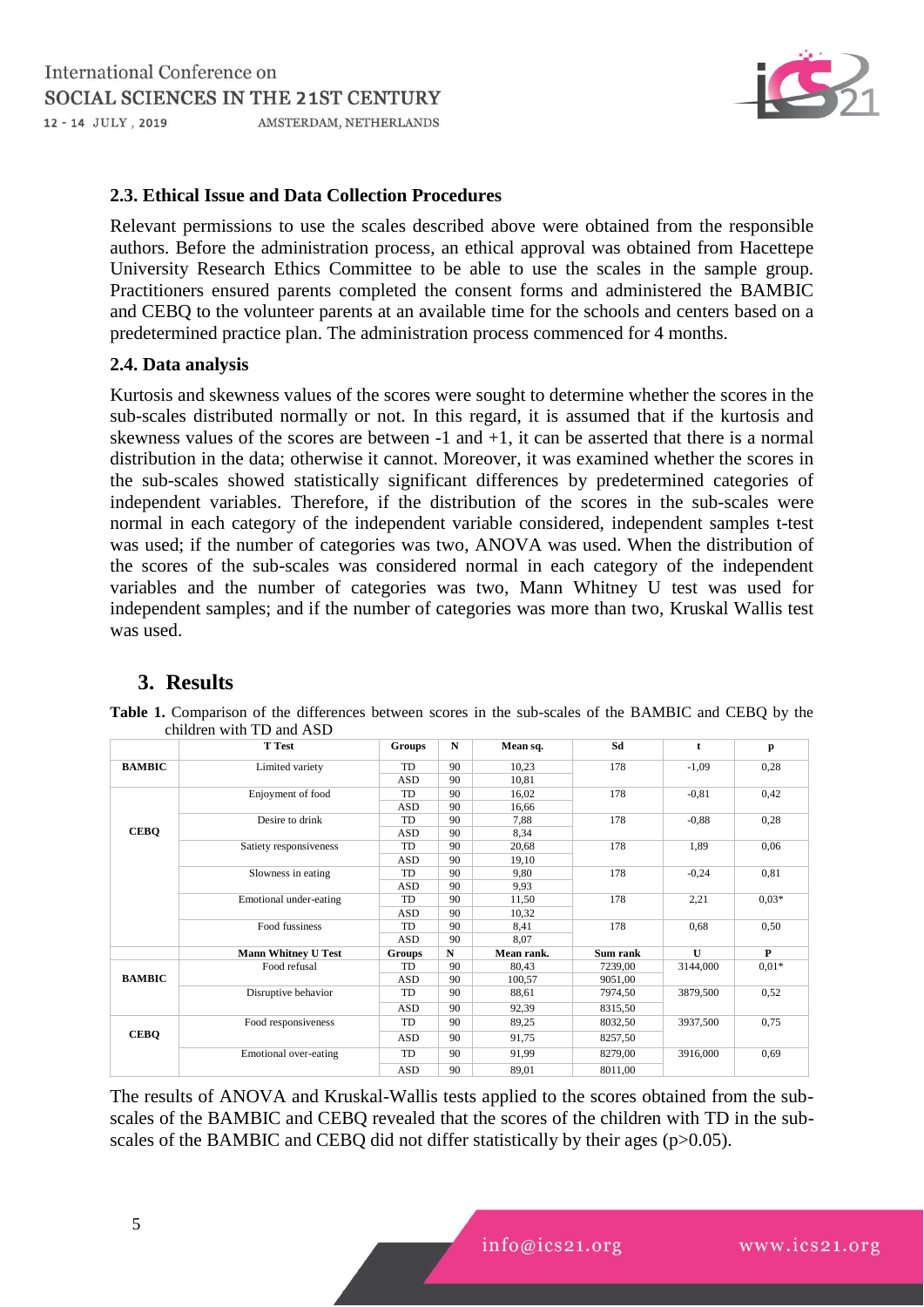#### International Conference on SOCIAL SCIENCES IN THE 21ST CENTURY 12 - 14 JULY, 2019 AMSTERDAM, NETHERLANDS



**Table 2.** Comparison of the differences between the scores in the sub-scales the BAMBIC and CEBQ by the ages of children with ASD

|               | <b>ANOVA</b>                  | <b>Variance</b> | Sum Sq.   | Mean sq.         | sd             | $\mathbf{F}$ | $\mathbf{p}$ | <b>Difference</b> |
|---------------|-------------------------------|-----------------|-----------|------------------|----------------|--------------|--------------|-------------------|
|               | <b>Limited variety</b>        | Between groups  | 61,33     | 30,66            | $\overline{2}$ | 2,14         | 0,12         |                   |
| 접몇되           |                               | Within groups   | 1246,46   | 14,33            | 87             |              |              |                   |
|               |                               | Total           | 1307,79   |                  | 89             |              |              |                   |
|               | <b>Enjoyment</b> of food      | Between groups  | 22,40     | 11,20            | $\overline{c}$ | 0,38         | 0.68         |                   |
|               |                               | Within groups   | 2545,92   | 29,26            | 87             |              |              |                   |
|               |                               | Total           | 2568,32   |                  | 89             |              |              |                   |
|               | <b>Slowness in eating</b>     | Between groups  | 26,03     | 13,02            | $\overline{c}$ | 0.96         | 0,39         |                   |
|               |                               | Within groups   | 1173,57   | 13,49            | 87             |              |              |                   |
|               |                               | Total           | 1199,60   |                  | 89             |              |              |                   |
| CEBQ          | <b>Emotional under-eating</b> | Between groups  | 79,71     | 39,85            | $\overline{2}$ | 3,12         | 0,05         |                   |
|               |                               | Within groups   | 1109,95   | 12,76            | 87             |              |              |                   |
|               |                               | Total           | 1189,66   |                  | 89             |              |              |                   |
|               | <b>Food fussiness</b>         | Between groups  | 12,48     | 6,24             | $\overline{2}$ | 0,51         | 0,60         |                   |
|               |                               | Within groups   | 1071,12   | 12,31            | 87             |              |              |                   |
|               |                               | Total           | 1083.60   |                  | 89             |              |              |                   |
|               | <b>Kruskal-Wallis</b>         | Group           | ${\bf N}$ | <b>Mean rank</b> | sd             | Chi-sqr.     | $\mathbf{p}$ | <b>Difference</b> |
|               | <b>Food refusal</b>           | 3 Years         | 14        | 62.07            | $\overline{2}$ | 7,14         | $0.03*$      | 3 > 4             |
|               |                               | 4 years         | 32        | 40,77            |                |              |              |                   |
|               |                               | 5 Years         | 44        | 43,67            |                |              |              |                   |
| <b>BAMBIC</b> | <b>Disruptive behavior</b>    | 3 Years         | 14        | 59,11            | $\overline{c}$ | 9,08         | $0.01*$      | 3 > 4             |
|               |                               | 4 years         | 32        | 39,80            |                |              |              |                   |
|               |                               | 5 Years         | 44        | 45,32            |                |              |              |                   |
|               | <b>Food responsiveness</b>    | 3 Years         | 14        | 39,54            | $\mathbf{2}$   | 0.99         | 0,61         |                   |
|               |                               | 4 years         | 32        | 47,78            |                |              |              |                   |
|               |                               | 5 Years         | 44        | 45,74            |                |              |              |                   |
|               | <b>Emotional over-eating</b>  | 3 Years         | 14        | 42,11            | $\overline{2}$ | 0.30         | 0,86         |                   |
|               |                               | 4 years         | 32        | 46.05            |                |              |              |                   |
| CEBQ          |                               | 5 Years         | 44        | 46,18            |                |              |              |                   |
|               | <b>Desire to drink</b>        | 3 Years         | 14        | 40,86            | 2              | 1.37         | 1,37         |                   |
|               |                               | 4 years         | 32        | 43,14            |                |              |              |                   |
|               |                               | 5 Years         | 44        | 48,69            |                |              |              |                   |
|               | <b>Satiety responsiveness</b> | 3 Years         | 14        | 52,29            | 2              | 1,14         | 0,57         |                   |
|               |                               | 4 years         | 32        | 43,88            |                |              |              |                   |
|               |                               | 5 Years         | 44        | 44,52            |                |              |              |                   |

| <b>Table 3.</b> Comparison of the differences between the scores of children with TD in the sub-scales of the |  |  |  |  |  |  |  |
|---------------------------------------------------------------------------------------------------------------|--|--|--|--|--|--|--|
| BAMBIC and CEBQ by the ages of their mothers                                                                  |  |  |  |  |  |  |  |

|               | <b>ANOVA</b>                  | <b>Variance</b>    | Sum Sq. | Mean sq.     | sd             | F            | p       | <b>Difference</b>          |
|---------------|-------------------------------|--------------------|---------|--------------|----------------|--------------|---------|----------------------------|
|               | <b>Food responsiveness</b>    | Between groups     | 51,41   | 25,71        | 2              | 1,44         | 0,24    |                            |
|               |                               | Within groups      | 1549,57 | 17,81        | 87             |              |         |                            |
| CEBQ          |                               | Total              | 1600,99 |              | 89             |              |         |                            |
|               | <b>Desire to drink</b>        | Between groups     | 65,93   | 32,96        | $\overline{c}$ | 2,82         | 0.07    |                            |
|               |                               | Within groups      | 1017,73 | 11,70        | 87             |              |         |                            |
|               |                               | Total              | 1083,66 |              | 89             |              |         |                            |
|               | <b>Kruskal-Wallis</b>         | Group              | N       | Mean<br>rank | sd             | Chi-<br>sqr. | p       | <b>Difference</b>          |
|               | <b>Food refusal</b>           | 20-29 Years        | 21      | 50.19        | 2              | 6,23         | $0.04*$ | $20-29>40$ years and older |
|               |                               | 30-39 Years        | 60      | 46,78        |                |              |         |                            |
|               |                               | 40 years and older | 9       | 26,00        |                |              |         |                            |
| <b>BAMBIC</b> | <b>Limited variety</b>        | 20-29 Years        | 21      | 41,98        | 2              | 0,59         | 0.74    |                            |
|               |                               | 30-39 Years        | 60      | 46,93        |                |              |         |                            |
|               |                               | 40 years and older | 9       | 44,17        |                |              |         |                            |
|               | <b>Disruptive behavior</b>    | 20-29 Years        | 21      | 49.62        | $\overline{2}$ | 1.94         | 0.38    |                            |
|               |                               | 30-39 Years        | 60      | 45.03        |                |              |         |                            |
|               |                               | 40 years and older | 9       | 39.00        |                |              |         |                            |
|               | <b>Emotional over-eating</b>  | 20-29 Years        | 21      | 42,36        | $\overline{2}$ | 0.46         | 0.79    |                            |
|               |                               | 30-39 Years        | 60      | 46,19        |                |              |         |                            |
|               |                               | 40 years and older | 9       | 48,22        |                |              |         |                            |
|               | <b>Enjoyment of food</b>      | 20-29 Years        | 21      | 45,07        | $\mathbf{2}$   | 3,40         | 0,18    |                            |
|               |                               | 30-39 Years        | 60      | 43,39        |                |              |         |                            |
| CEBQ          |                               | 40 years and older | 9       | 60,56        |                |              |         |                            |
|               | <b>Satiety responsiveness</b> | 20-29 Years        | 21      | 44,21        | 2              | 2,16         | 0.34    |                            |
|               |                               | 30-39 Years        | 60      | 44,13        |                |              |         |                            |
|               |                               | 40 years and older | 9       | 57,61        |                |              |         |                            |
|               | <b>Slowness in eating</b>     | 20-29 Years        | 21      | 50,38        | $\overline{c}$ | 1,04         | 0.59    |                            |
|               |                               | 30-39 Years        | 60      | 43,68        |                |              |         |                            |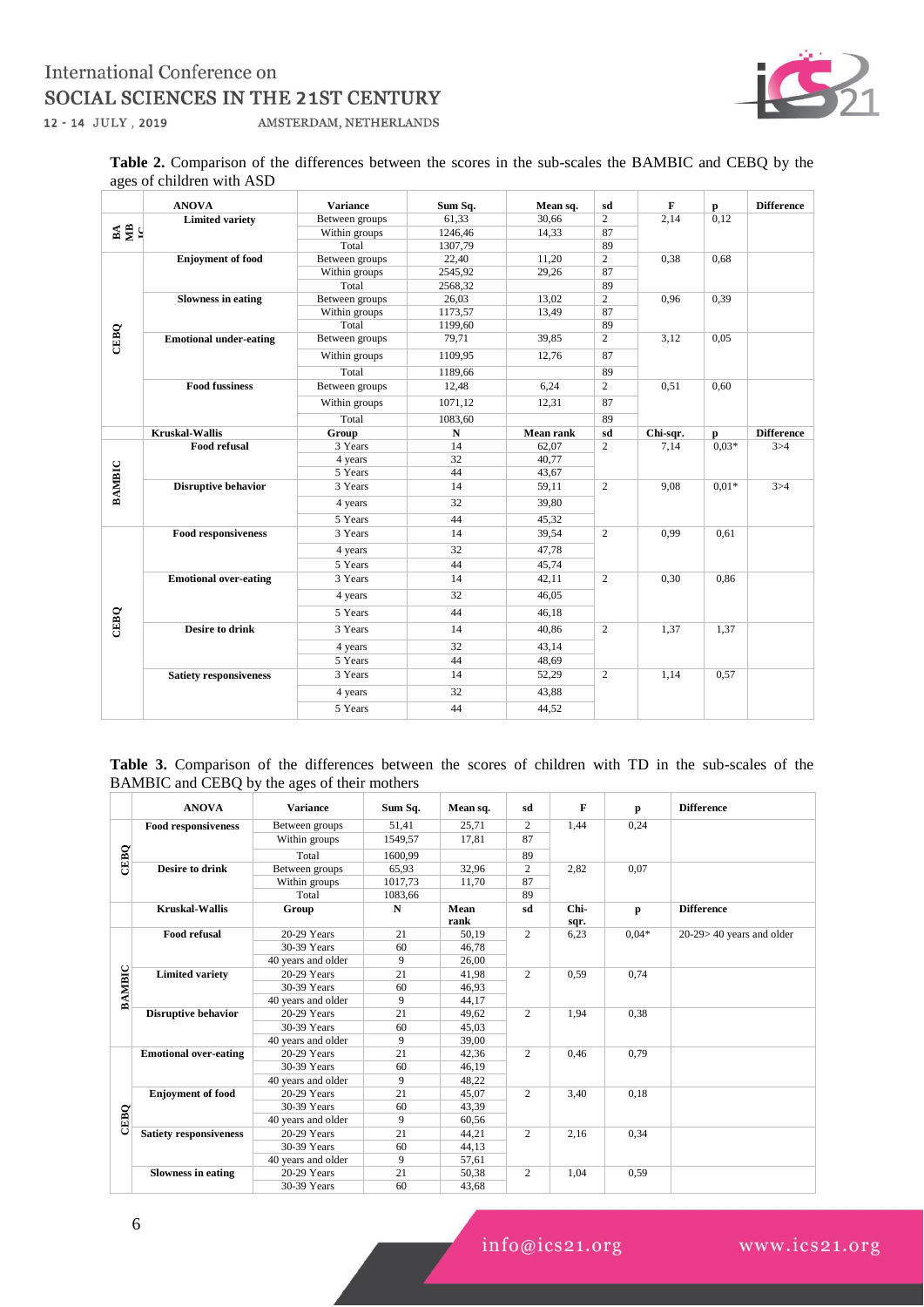# **International Conference on** SOCIAL SCIENCES IN THE 21ST CENTURY



12 - 14 JULY, 2019

AMSTERDAM, NETHERLANDS

|                         | 40 years and older |    | 46.22 |   |      |      |  |
|-------------------------|--------------------|----|-------|---|------|------|--|
| <b>Emotional under-</b> | $20-29$ Years      | 21 | 44,38 | ∸ | 0,86 | 0.65 |  |
| eating                  | 30-39 Years        | 60 | 44.75 |   |      |      |  |
|                         | 40 years and older |    | 53,11 |   |      |      |  |
| <b>Food fussiness</b>   | $20-29$ Years      | 21 | 51,98 |   | 1,98 | 0,37 |  |
|                         | 30-39 Years        | 60 | 42,89 |   |      |      |  |
|                         | 40 years and older |    | 47.78 |   |      |      |  |

| <b>Table 4.</b> Comparison of the differences between the scores of children with ASD in the sub-scales of the |  |  |  |  |  |  |  |  |
|----------------------------------------------------------------------------------------------------------------|--|--|--|--|--|--|--|--|
| BAMBIC and CEBQ by the ages of their mothers                                                                   |  |  |  |  |  |  |  |  |

|        | <b>ANOVA</b>                  | <b>Variance</b>    | Sum Sq. | Mean sq. | sd             | F     | p       | <b>Difference</b>            |
|--------|-------------------------------|--------------------|---------|----------|----------------|-------|---------|------------------------------|
|        | <b>Limited variety</b>        | Between groups     | 3,45    | 1,73     | 2              | 0,12  | 0.89    |                              |
| BAMBI  |                               | Within groups      | 1304,33 | 14,99    | 87             |       |         |                              |
|        |                               | Total              | 1307,79 |          | 89             |       |         |                              |
|        | <b>Enjoyment of food</b>      | Between groups     | 35,30   | 17,65    | $\overline{2}$ | 0,61  | 0,55    |                              |
|        |                               | Within groups      | 2533,02 | 29,12    | 87             |       |         |                              |
|        |                               | Total              | 2568,32 |          | 89             |       |         |                              |
| CEBQ   | <b>Food fussiness</b>         | Between groups     | 7,88    | 3,94     | $\overline{c}$ | 0,32  | 0.73    |                              |
|        |                               | Within groups      | 1075,72 | 12,36    | 87             |       |         |                              |
|        |                               | Total              | 1083,60 |          | 89             |       |         |                              |
|        | <b>Kruskal-Wallis</b>         | Group              | N       | Mean     | sd             | Chi-  | p       | <b>Difference</b>            |
|        |                               |                    |         | rank     |                | sqr.  |         |                              |
|        | <b>Food refusal</b>           | 20-29 Years        | 27      | 54.33    | $\overline{c}$ | 7,51  | $0.02*$ | 40 Years and older > 20-29   |
|        |                               | 30-39 Years        | 46      | 45,09    |                |       |         |                              |
|        |                               | 40 years and older | 17      | 32,59    |                |       |         |                              |
| BAMBIC | <b>Disruptive behavior</b>    | 20-29 Years        | 27      | 50,70    | 2              | 7,61  | $0.02*$ | $20-29>40$ years and older   |
|        |                               | 30-39 Years        | 46      | 46,70    |                |       |         |                              |
|        |                               | 40 years and older | 17      | 34,00    |                |       |         |                              |
|        | <b>Desire to drink</b>        | 20-29 Years        | 27      | 52,35    | 2              | 2,76  | 0.25    |                              |
|        |                               | 30-39 Years        | 46      | 43,14    |                |       |         |                              |
|        |                               | 40 years and older | 17      | 41,00    |                |       |         |                              |
|        | <b>Satiety responsiveness</b> | 20-29 Years        | 27      | 47,44    | $\overline{c}$ | 0,69  | 0,71    |                              |
| CEBQ   |                               | 30-39 Years        | 46      | 46,04    |                |       |         |                              |
|        |                               | 40 years and older | 17      | 40,94    |                |       |         |                              |
|        | <b>Slowness in eating</b>     | 20-29 Years        | 27      | 50,35    | $\overline{c}$ | 10,59 | $0.01*$ | 20-29> 40 years and older    |
|        |                               | 30-39 Years        | 46      | 49,48    |                |       |         | $30-39 > 40$ years and older |
|        |                               | 40 years and older | 17      | 27,03    |                |       |         |                              |
|        | <b>Emotional under-eating</b> | 20-29 Years        | 27      | 47,98    | 2              | 3,81  | 0,15    |                              |
|        |                               | 30-39 Years        | 46      | 48,14    |                |       |         |                              |
|        |                               | 40 years and older | 17      | 34,41    |                |       |         |                              |

ANOVA and Kruskal-Wallis results revealed that that there was no significant difference between the scores of children with TD in the sub-scales of the BAMBIC and CEBQ by the ages of their fathers (p>0.05). When the same results were considered for children with ASD, it was found that there was a significant difference between their scores in the food refusal sub-scale by the ages of their fathers ( $x_{rr}^2$ ( $sd = 2$ ,  $n = 90$ ) = 9,19, p<0,05). The nonparametric post hoc test was used to determine the source of this difference. The scores of children with ASD in the food refusal sub-scale were for the fathers aged 20-29 years and 40 years and older, and the fathers aged 30-39 years and 40 years in a way of the disadvantage for those who were aged 40-49 years. According to T-test and Mann Whitney U test, there were no significant differences between the scores of the children with TD in the BAMBIC and CEBQ by the presence of any siblings (p>0.05).

**Table 5**. Comparison of the differences between the scores in the sub-scales of the BAMBIC and CEBQ by the presence of any siblings of children with ASD

|               | <b>T</b> Test                 | Group                    | N  | Mean  | sd      |         |         |
|---------------|-------------------------------|--------------------------|----|-------|---------|---------|---------|
| <b>BAMBIC</b> | <b>Limited variety</b>        | Yes                      | 57 | 10,60 | 88      | $-0,70$ | 0,49    |
|               |                               | N <sub>0</sub>           | 33 | 11,18 |         |         |         |
|               | <b>Enjoyment of food</b>      | 17,88<br>Yes<br>57<br>88 |    | 2,96  | $0.00*$ |         |         |
|               |                               | No                       | 33 | 14,55 |         |         |         |
| <b>CEBQ</b>   | <b>Satiety responsiveness</b> | Yes                      | 57 | 18,42 | 88      | $-1,41$ | 0,16    |
|               |                               | N <sub>0</sub>           | 33 | 20,27 |         |         |         |
|               | Slowness in eating            | Yes                      | 57 | 9,00  | 88      | $-3,35$ | $0.00*$ |
|               |                               | N <sub>0</sub>           | 33 | 11,55 |         |         |         |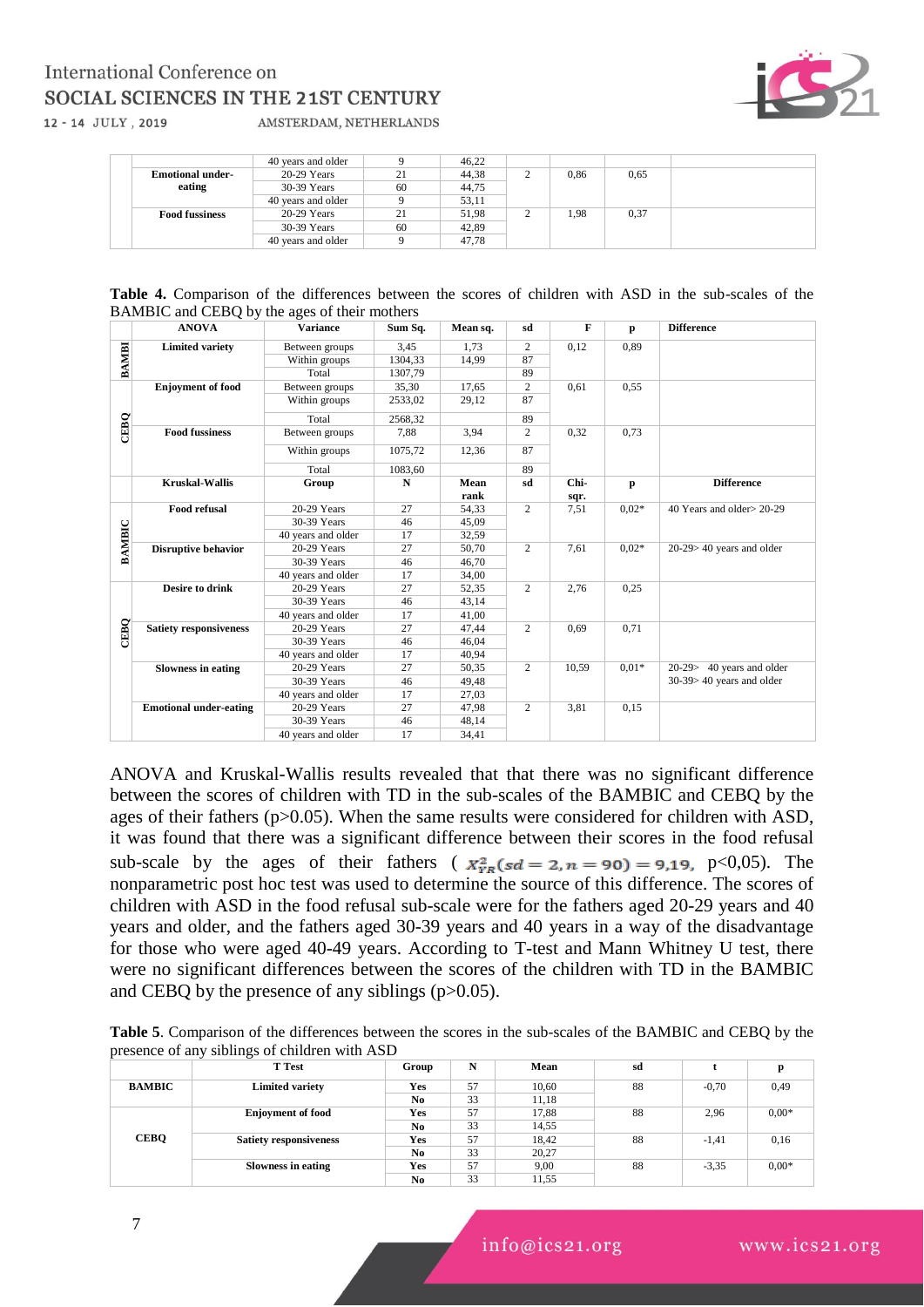## International Conference on SOCIAL SCIENCES IN THE 21ST CENTURY 12 - 14 JULY, 2019



AMSTERDAM, NETHERLANDS

|               | <b>Emotional under-eating</b> | <b>Yes</b>     | 57 | 10.09     | 88       | $-0.80$ | 0.43    |
|---------------|-------------------------------|----------------|----|-----------|----------|---------|---------|
|               |                               | N <sub>0</sub> | 33 | 10.73     |          |         |         |
|               | <b>Mann Whitney U Test</b>    | Group          | N  | Mean rank | Sum rank | U       | p       |
|               | <b>Food refusal</b>           | <b>Yes</b>     | 57 | 43.45     | 2476.50  | 823,50  | 0,32    |
| <b>BAMBIC</b> |                               | No.            | 33 | 49.05     | 1618.50  |         |         |
|               | <b>Disruptive behavior</b>    | Yes            | 57 | 44.30     | 2525,00  | 872,00  | 0,45    |
|               |                               | No.            | 33 | 47,58     | 1570,00  |         |         |
|               | <b>Food responsiveness</b>    | <b>Yes</b>     | 57 | 49.78     | 2837,50  | 696,50  | $0.04*$ |
|               |                               | N <sub>0</sub> | 33 | 38,11     | 1257,50  |         |         |
| <b>CEBO</b>   | <b>Emotional over-eating</b>  | <b>Yes</b>     | 57 | 46.89     | 2672.50  | 861,50  | 0,50    |
|               |                               | No.            | 33 | 43.11     | 1422,50  |         |         |
|               | <b>Desire to drink</b>        | <b>Yes</b>     | 57 | 48.48     | 2763,50  | 770,50  | 0,15    |
|               |                               | No.            | 33 | 40.35     | 1331.50  |         |         |
|               | <b>Food fussiness</b>         | <b>Yes</b>     | 57 | 47,25     | 2693.50  | 840,50  | 0,40    |
|               |                               | N <sub>0</sub> | 33 | 42,47     | 1401.50  |         |         |

## **4. Discussion**

The aim of the study was to examine the eating behaviors of children with TD and ASD by certain variables of their parents. According to the results, it was found that, food refusal is higher in children with ASD while emotional under-eating is higher in children with TD. Such a result imply that emotional under-eating may be an issue that many parents overlook. Parents often stated that emotional under-eating is a more prominent dimension than emotional over-eating (Wardle et al., 2001). Emotional under-eating may occur since reduced intestinal motility due to reduced emotional stability in some cases (Wardle & Gibson, 2002). Webber, Hill, Saxton, Jaarsveld, and Wardle (2009) reported that emotional under-eating is not associated with children's body mass index. Conversely, it was found that children with emotional over-eating have higher body mass indexes. These two findings led to a conclusion that emotional over-eating and emotional under-eating are not the opposite poles (Webber et al., 2009). The fact that such condition is more prevalent in children with TD than children with ASD is thought to be due to changes in eating behaviors related their emotional status, which is more noticeable by parents whose children with TD. Eating behaviors of children with ASD are known to be different from of their typically developing peers (Provost, 2010; Zimmer et al., 2012; Meral, 2017). In addition, parents whose children with ASD report that their children have more eating problems (Ünal & Özenoğlu, 2016). Since parents are aware of this, it is thought that it is easier for parents to monitor the periods when their children tend to consume less food. Therefore, it is thought that emotional under-eating is more common in children with TD.

The food refusal sub-scale reveals the refusal behaviors of the child at a mealtime (Hend et al., 2013; Seiverling et al., 2014). Such behaviors are behaviors to avoid eating foods such as keeping its mouth close tightly, food discard, crying, anger etc. (DeMoor et al., 2007). According to the findings, this condition was found to occur more in children with ASD than in children with typical development. As stated in some studies, children with ASD have eating rejection due to food selectivity (Hend et al., 2013; Meral & Fidan, 2014; Seiverling et al., 2014; Meral, 2017).

It was found that 3-year-old children with ASD have more food refusal and disruptive behaviors than 4-year-old children. In other words, as age advances, refusal and disruptive behaviors decrease. As stated in the study conducted by Seiverling, Hendy, Williams, Fernandez, Alaimo, Galeano, Yamazaki, Yusupova and Hart (2013) by using the BAMBIC, having autism spectrum disorder and being younger are the risk factors for eating behaviors (Seiverling et al. (2013). Similarly, in a study conducted by Hendy, Seiverling, Lukens and Willams (2013), it was determined that younger age group have more food refusal (Hendy et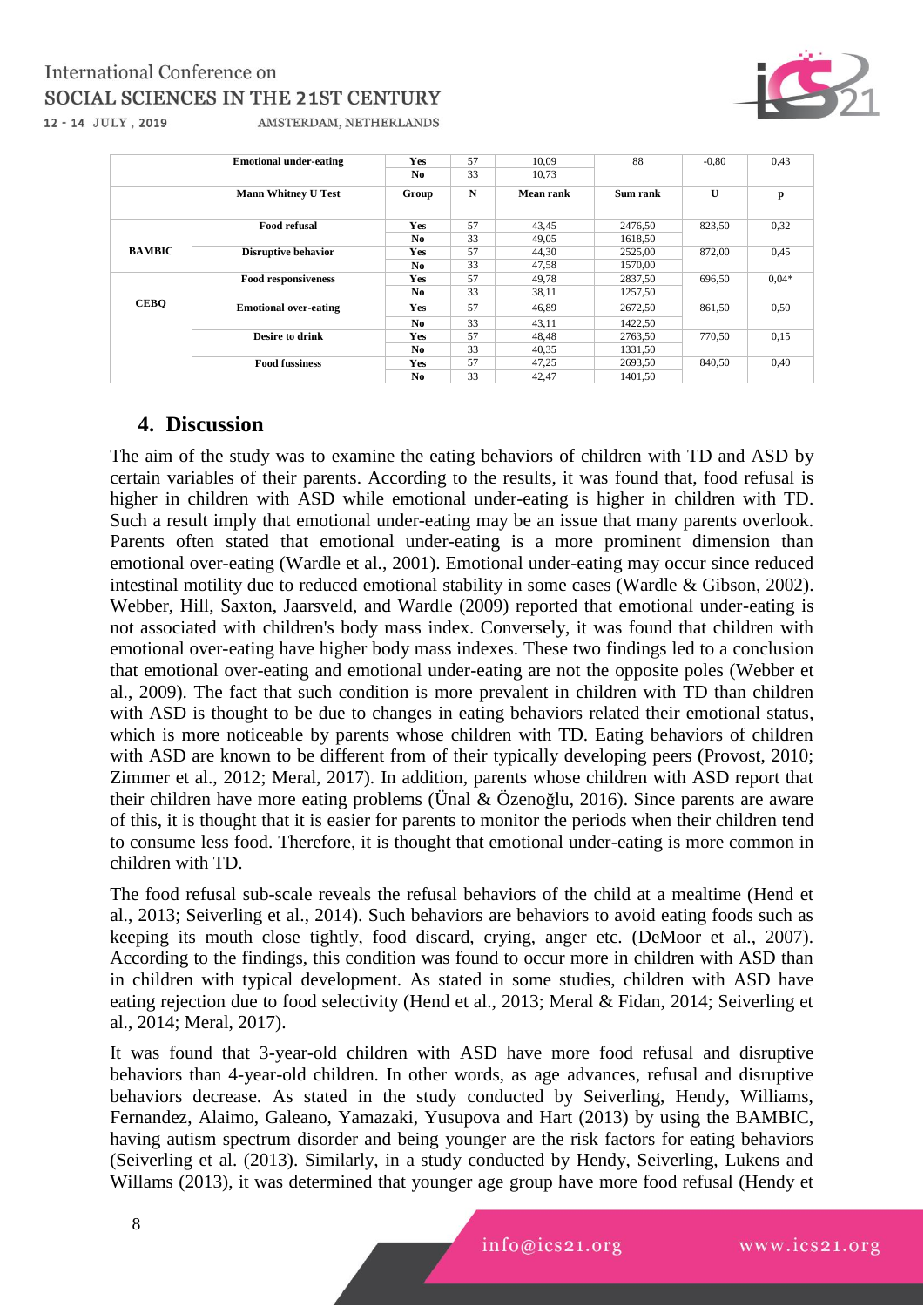

al., 2013). In a study conducted by Seiverling, Williams, Adams, Hendy, Alaimo et al. (2016), it was found that younger children get higher scores in the sub-scales of the BAMBIC (food refusal, disruptive behaviors, and limited variety), which can be interpreted as that younger age groups are under more risk on eating behaviors (Seiverling et al., 2016). Similarly, in a study conducted by Berlin, Davies, Silverman, Woods, Fischer and Rudolph (2010) using a scale evaluating eating behaviors, it was observed that younger age groups are more likely to refuse food, avoid eating, and exhibit disruptive behaviors at mealtimes (Berlin et al., 2010). The fact that the sample group selected in the current study attend special education and rehabilitation centers and receive nutritional trainings in these centers may reduce the problems in eating behaviors as they grow older.

According to the results pertaining to the differences between the scores of children with ASD and TD in the BAMBIC and CEBQ by the ages of their mothers and fathers, the food refusal behaviors are higher in children with TD whose mothers are 20-29 years while such behaviors are higher in children with ASD whose mothers and fathers are 40 years and older compared to the ones whose parents are 20-29 years. In other words, ages of mothers of children with TD and ASD appears to be opposite to each other. This situation is thought to be caused by the developmental differences of children with ASD and TD and responsibility of their parents in terms of their self-care skills. In a study conducted by Ünlü (2011), it was found that the children whose fathers are 30 years and younger exhibited more negative behaviors during mealtimes than the ones whose fathers are older (Ünlü, 2011).

It was determined that eating behaviors of typically developing children do not differ by their fathers' ages. In Turkish culture, it is known that mothers take more responsibility for the care of the child while fathers are more in second place compared to mothers (Demiriz & Dinçer, 2000). Therefore, it is an expected result that mothers may play a more important role on eating behaviors of children with TD. In the study conducted by Metbulut (2016), it was determined that the engagement of fathers on child nutrition is 15% (Metbulut, 2016). As can be seen from the results, fathers play a less effective role in feeding the child. However, this is not only related to the paternal age for children with TD but also it is thought that paternal age shows significant difference with the eating behaviors of children with ASD and that their parents have more responsibility in developmental processes of children with ASD (Provost et al., 2010, Selimoğlu et al., 2013). It is also believed that fathers have a critical role in the nutrition of children (Atzaba-Poria, 2010).

The scores of children with ASD in the sub-scale disruptive behaviors revealed a significant difference with maternal age. Children with ASD whose mothers are 20-29 years showed more disruptive behaviors than the ones whose mothers are 40 years and older. In other words, it was determined that the children of mothers with younger age tend to exhibit more disruptive behaviors during mealtimes. According to a study conducted by Bekiroğlu, Akbaş and Taşdemir (2009), parental age was found to be related to the level of psychiatric problems in children (Karabekiroğlu et al., 2009). Moreover, according to Erikson's Psychosocial Development Theory, the ages of 20-30 are called young adulthood and the conflict of this period is expressed as "intimacy versus isolation". In this period, it is observed that individuals have goals such as establishing social relations, maintaining these relations, establishing business and family, and gaining status (Bayhan & Artan, 2012; Santrock, 2012). It is considered that parents who are in such conflicts will have less time to devote to their children's eating problems than parents aged 40 years and older and therefore, more disruptive behaviors are likely to be seen in their children during mealtimes. On the other hand, children of mothers aged 20-29 years and 30-39 years are more likely to show slow eating behaviors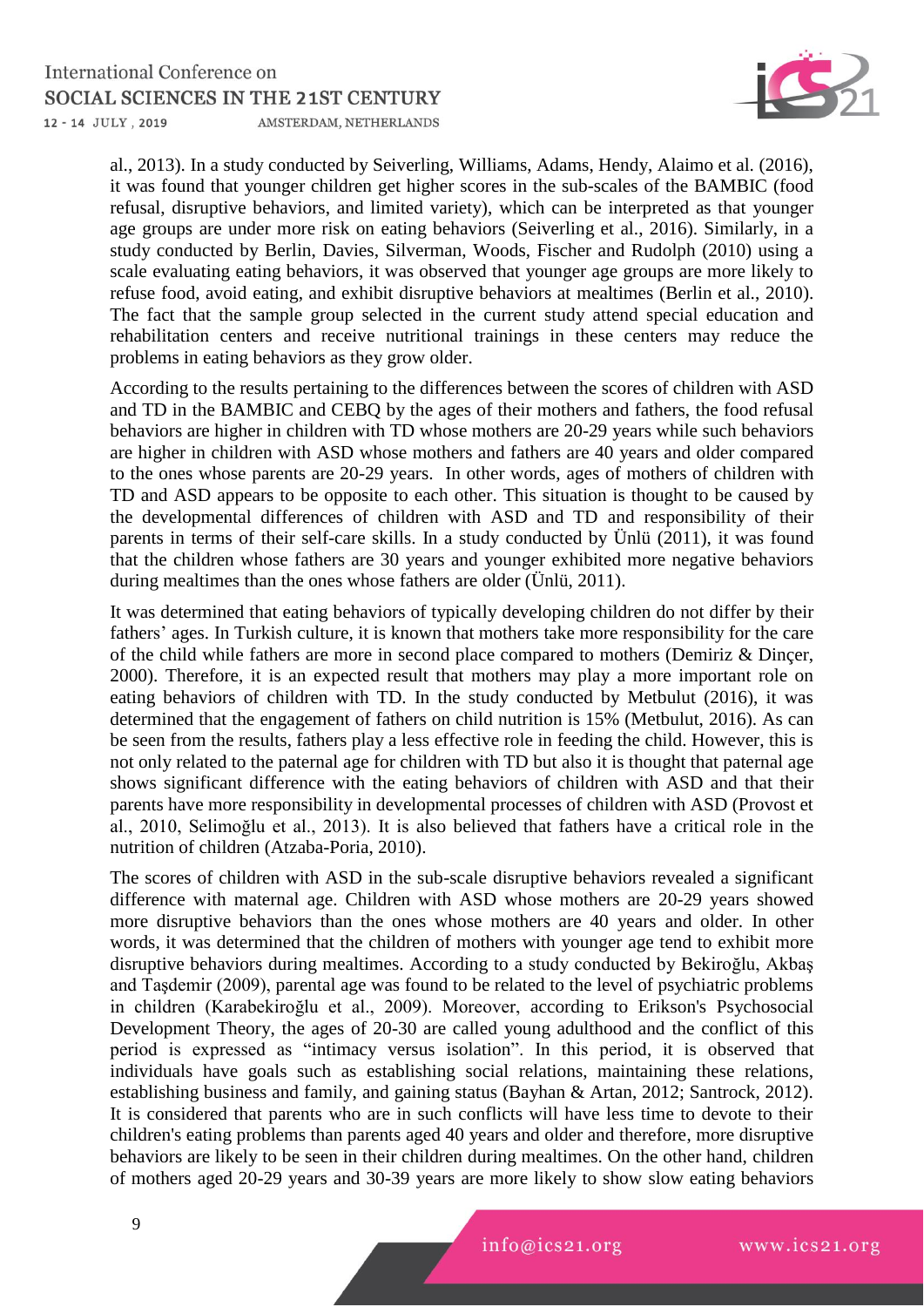#### **International Conference on** SOCIAL SCIENCES IN THE 21ST CENTURY 12 - 14 JULY, 2019 AMSTERDAM, NETHERLANDS



when compared the ones of mothers aged 40 years and older. According to Erikson's Psychosocial Development Theory, the 40s are called middle adulthood. The conflict of this period is expressed as "generativity versus stagnation". The individual in this period continues to produce and aims to use its productivity as a guide for increasing the efficiency of next generation (Bayhan & Artan, 2012; Santrock, 2012). It is assumed that parents in this age group will have efforts to find solutions in a way of conveying more experiences on their children's eating behaviors. Therefore, it is believed that children of mothers aged 20-29 years and 30-39 years may exhibit slow eating behaviors when compared to the ones of those aged 40 years and older.

While presence of any siblings generates no differences in children with TD, children with ASD are more likely to show enjoyment of food and food responsiveness behaviors if they have a sibling. While 52% of the children with TD have siblings, this ratio is 63% in children with ASD. Considering the characteristics of the sample group, it is thought that the sample size is likely to influence the results since the number of children with ASD having a sibling is higher than the other group. Sibling is the one who becomes a model for a child with its positive and negative behaviors (Aksoy, 2016). The fact that children with ASD having siblings show more enjoyment of food and food responsiveness behaviors raise the issue that children learn by taking their siblings as models and are more interested in eating by interacting with their siblings because family members, siblings and peers can be models for children to taste new foods (Öztürk, 2010). Children reflect such model behaviors on their own eating behaviors. According to a study, it was found that children with siblings having special needs take responsibility physically and cognitively to overcome stressful conditions of their siblings (Cox et al., 2003). It is believed that responsibilities undertaken by the children for their siblings with special needs may have positive effects on such siblings' eating behaviors and will positively affect their enjoyment of food and food responsiveness.

## **Acknowledgment**

This paper was prepared by the authors as a dissertation thesis in Hacettepe University Institute of Health Sciences. The author(s) received no financial support for the research.

# **References**

- [1] Aksoy, P. (2016). Aile içi ilişkiler ve iletişim (Family relations and communication). Baran, G. (Ed.) Aile Yaşam Dinamiği (Family Life Dynamics), 67-103.
- [2] Atzaba‐Poria, N., Meiri, G., Millikovsky, M., Barkai, A., Dunaevsky‐Idan, M., & Yerushalmi, B. (2010). Father–child and mother–child interaction in families with a child feeding disorder: The role of paternal involvement. Infant Mental Health Journal, 31(6), 682-698.
- [3] Balikçi, Ö. S., & Çiyiltepe, M. (2017). Feeding problems of children with autism. People: International Journal of Social Sciences, 3(1).
- [4] Bayhan, P. & Artan, İ. (2012). Çocuk gelişimi ve eğitimi (Child development and education). Istanbul: Morpa Publishing.
- [5] Baysal, A. & Arslan, P. (2007). Doğumdan yetişkinliğe çocuk yemekleri çocuğun bilinçli ve sağlıklı beslenmesi. (Child meals from birth to adulthood: conscious and healthy nutrition of the child) Istanbul: Ozgür Publising.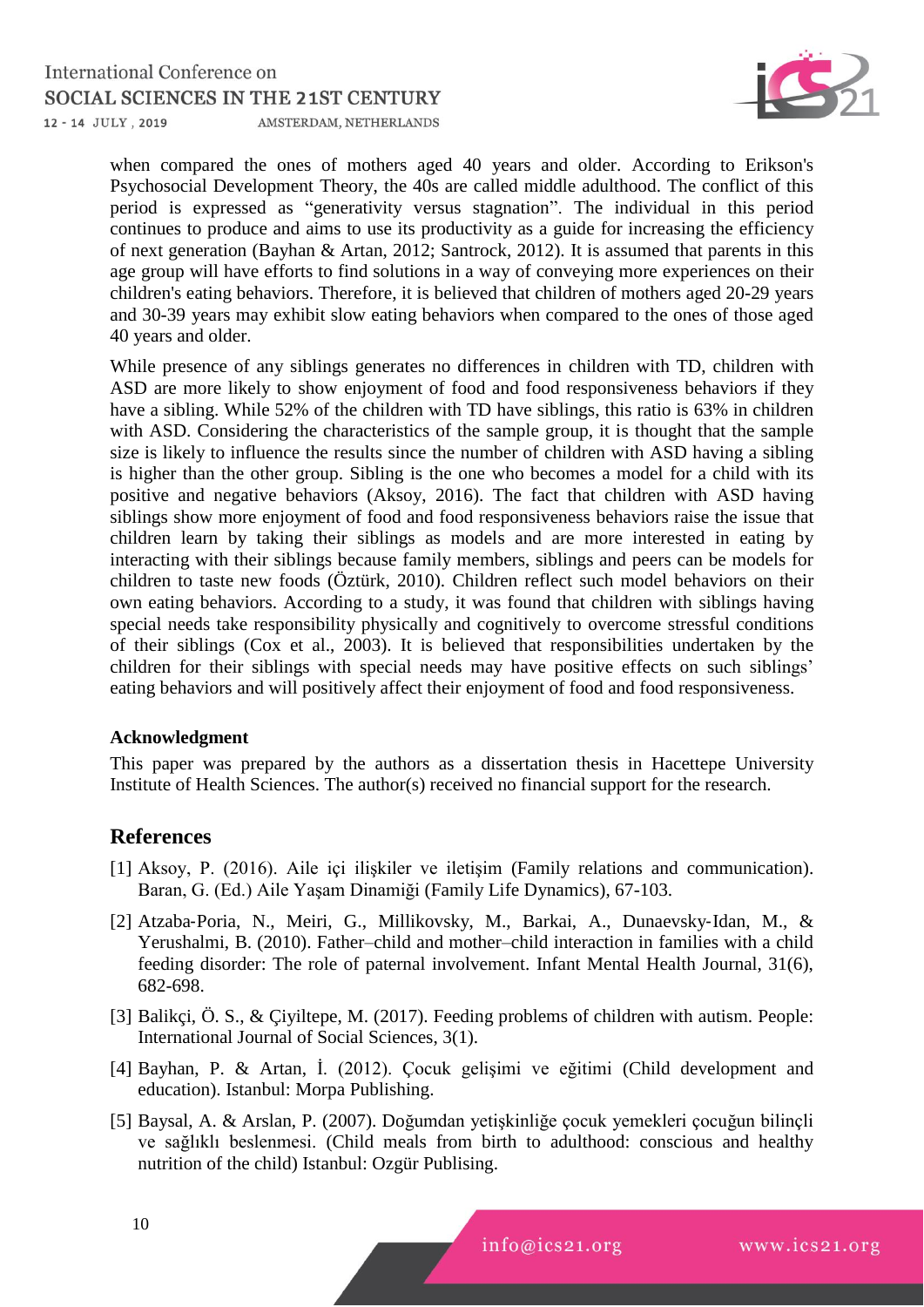

- [6] Bee, H. and Boyd, D. (2009). Çocuk gelişim psikolojisi (Child development psychology). Istanbul: Kaknus publishing.
- [7] Berk, L. E. (2015). Infants and children. Erdoğan, N. I. (Ed.) Ankara: Nobel Publising.
- [8] Berlin, K. S., Davies, W. H., Silverman, A. H., Woods, D. W., Fischer, E. A. and Rudolph, C. D. (2010). Assessing children's mealtime problems with the Mealtime Behavior Questionnaire. Children's Health Care, 39(2), 142-156.
- [9]Bilbay, A. (2015). Özel gereksinimli bebekler ve çocuklarda duyu gelişimi. (Sensory development in infants and children with special needs) Bıçakçı, M.Y. (Ed.) Ankara: Egiten Books.
- [10]Brown, T. Confirmatory factor analysis for applied research. Guilford: New York ve London; 2015.
- [11] Cox, A. H., Marshall, E. S., Mandleco, B., and Olsen, S. F. (2003). Coping responses to daily life stressors of children who have a sibling with a disability. Journal of Family Nursing, 9(4), 397-413.
- [12] Demiriz, S. and Dinçer, Ç. (2000). Okulöncesi dönem çocuklarının öz bakım becerilerinin annelerinin çalışıp çalışmama durumlarına göre incelenmesi. (A study on preschool children's self-help skills according to their mother's working status) Hacettepe Üniversitesi Eğitim Fakültesi Dergisi, 19(19).
- [13] De Moor, J., Didden, R. and Korzilius, H. P. L. M. (2007). Behavioural treatment of severe food refusal in five toddlers with developmental disabilities. Child: care, health and development, 33(6), 670-676.
- [14] Erdoğan, S., Nahcivan, N. and Esin, M. N. (2014). Hemşirelikte araştırma süreç, uygulama ve kriter (Research process, application and criteria in nursing). Istanbul: Nobel Tıp Kitapevleri.
- [15] Karabekiroğlu, K., Akbaş, S. and Taşdemir, G. N. (2009). Anne Sütü Alma Süresi Erken Çocukluk Dönemi Psikiyatrik Sorunları İçin Özgül Bir Risk Faktörü Müdür? (Is the Duration of Breast Feeding A Specific Risk Factor on Psychiatric Complaints in Toddlerhood?). Türkiye Çocuk Hastalıkları Dergisi, 3(3), 24-33.
- [16] Karasar, N. (2009). Bilimsel Araştırma Yöntemi (Scientific Research Methods). Ankara: Nobel Publishing.
- [17] Kaya, M. (1999). Ana-baba eğitimi desteklı beslenme eğitiminin 3-6 yaş grubu çocukların beslenme bilgisi ve davranışlarına etkisi. (Comparison of Mother and Child Health and Nutrition Habits of the Nursery School Kids in Preschool Period (Aged 3-6)) Ankara: Gazi University.
- [18] Köksal, G. and Gökmen, H. (2016). Çocuk Hastalıklarında Beslenme Tedavisi (Nutritional Treatment in Pediatric Diseases). Ankara: Hatiboğlu publishing.
- [19] Hendy, H. M., Seiverling, L., Lukens, C. T. and Williams, K. E. (2013). Brief assessment of mealtime behavior in children: Psychometrics and association with child characteristics and parent responses. Children's Health Care, 42(1), 1-14.
- [20] Hendy, H., Harclerode, W. and Williams, K. E. (2016). The Parent Mealtime Action Scale revised (PMAS-R): Psychometric characteristics and associations with variables of clinical interest. Appetite, 105, 283-290.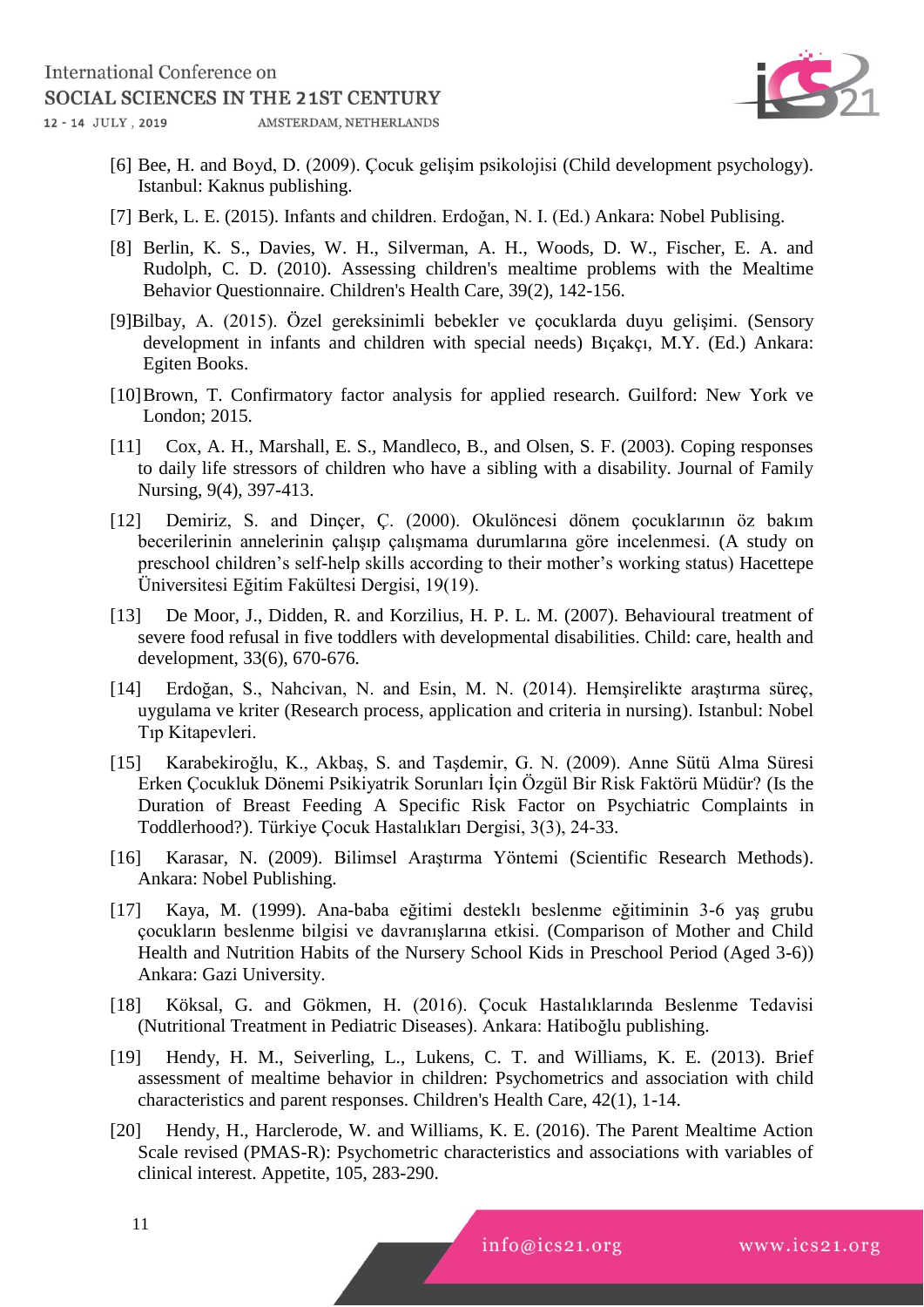

- [21] MEB. (2013a). 0-36 aylık çocuklar için eğitim program (Educational program for children aged 0-36 months). In: [https://tegm.meb.gov.tr/dosya/okuloncesi/0-](https://tegm.meb.gov.tr/dosya/okuloncesi/0-36ayliksaglikbakimeslenme.pdf) [36ayliksaglikbakimeslenme.pdf,](https://tegm.meb.gov.tr/dosya/okuloncesi/0-36ayliksaglikbakimeslenme.pdf) Ankara: Ministry of National Education General Directorate of Basic Education.
- [22] Meral, B. F. and Fidan, A. (2014). Psychometric properties of the screening tool of feeding problems (STEP) in Turkish children with ASD. Research in developmental disabilities, 35(4), 908-916.
- [23] Meral, B. F. and Fidan, A. (2015). Measuring the impact of feeding covariates on health-related quality of life in children with autism spectrum disorder. Research in Autism Spectrum Disorders, 10, 124-130.
- [24] Meral, B. F. (2017). Otizm spektrum bozukluğu olan çocuklarda beslenme problemleri ve bilimsel dayanaklı davranışsal müdahaleler (Nutrition Problems in Children with Autism Spectrum Disorder and Science-based Behavioral Interventions). Ankara University Faculty of Educational Sciences Journal of Special Education, 18(03), 493- 508.
- [25] Metbulut, A. P. (2016). Sağlikli 2-5 yaş arasindaki çocuklarda anne ve büyükanne besleme tutumlari ve çocuklarda beslenme sorunlarinin değerlendirilmesi (Mother and grandmother's feeding attitudes towards healthy children aged 2-5 years and an evaluation of nutritional problems in children) (Dissertation). Ankara: Hacettepe University.
- [26] Öz, N. S. (2019). Tipik Gelişen ve Otizm Spektrum Bozukluğu Olan Çocukların Yeme Davranışları ve Ebeveynlerin Yemek Zamanı Tutumları Arasındaki İlişkinin İncelenmesi. (Analysing of The Relation Between The Eating Habit of The Children Who Has Autism Spectrum Disorder And Children With Typical Development and The Eating Habit of These Children Parents Also Their Behavior to Their Children While Eating Time) (Master's Thesis). Ankara: Hacettepe University.
- [27] Öztürk, M. (2010). Çocukların beslenme alışkanlıklarının sağlık davranışı etkileşim modeline göre İncelenmesi. (Evaluation of Children"s Dietary Habits According to the Interaction Model of Client Health Behavior. Istanbul University, Institute of Health Science, Department of Public Health Nursing) Istanbul: Istanbul University School of Health Sciences.
- [28] Provost, B., Crowe, T. K., Osbourn, P. L., McClain, C. and Skipper, B. J. (2010). Mealtime behaviors of preschool children: Comparison of children with autism spectrum disorder and children with typical development. Physical & Occupational Therapy in Pediatrics, 30(3), 220-233.
- [29] Santrock, J. W. (2012). Life-span development. Ankara: Nobel.
- [30] Seiverling, L. J., Williams, K. E., Hendy, H. M., Adams, K., Fernandez, A., Alaimo, C. and Hart, S. (2016). Validation of the Brief Assessment of Mealtime Behavior in Children (BAMBIC) for children in a non-clinical sample. Children's Health Care, 45(2), 165-176.
- [31] Selimoğlu, Ö. G., Özdemir, S., Töret, G. and Özkubat, U. (2013). Otizmli çocuğa sahip ebeveynlerin otizm tanılama sürecinde ve tanı sonrasında yaşadıkları deneyimlerine ilişkin görüşlerinin incelenmesi. (An Examination of the Views of Parents of Children With Autism About Their Experiences at the Post-Diagnosis Period of Autism) International Journal of Early Childhood Special Education, 5(2), 129-161.